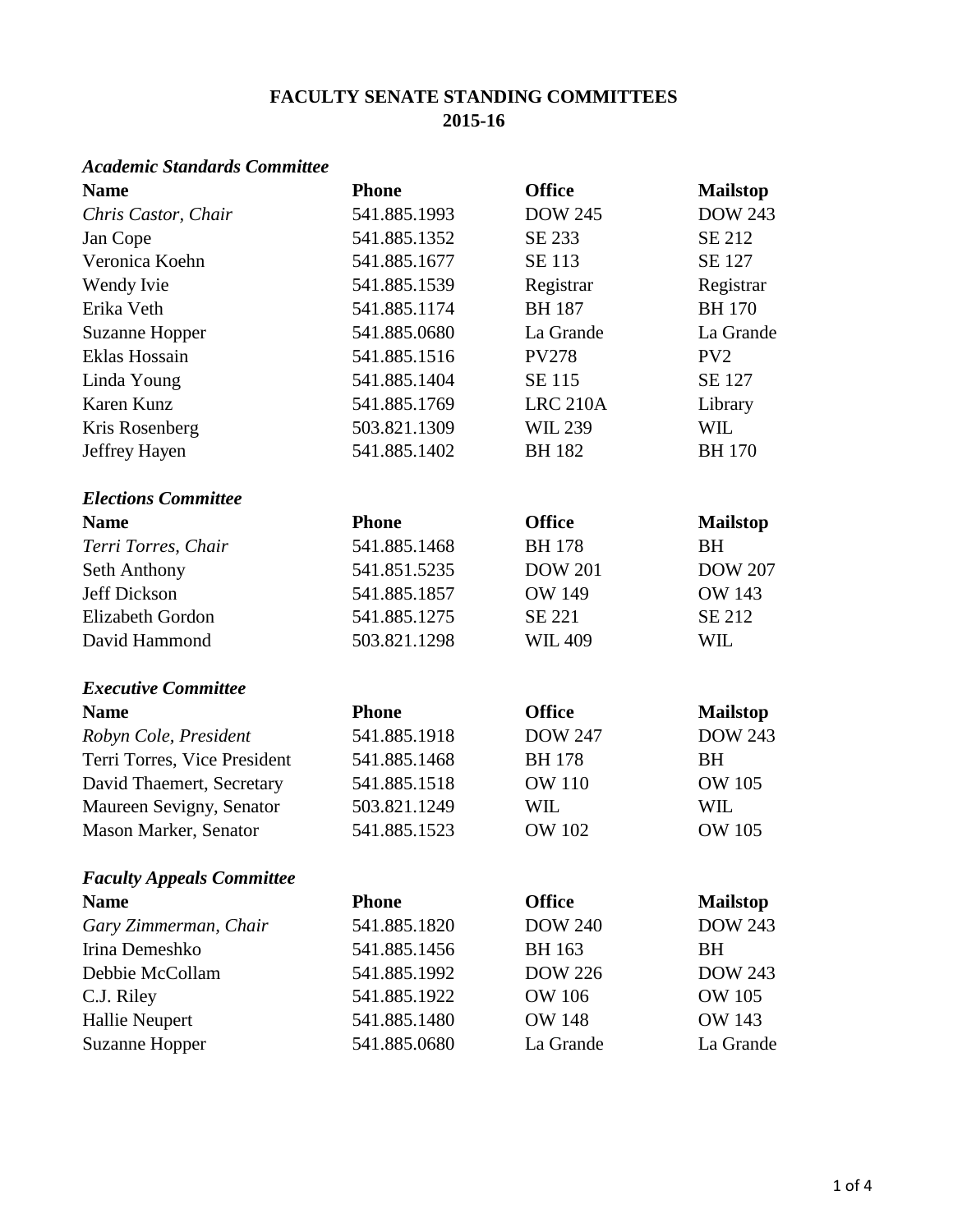### *Faculty Appeals Committee Alternates*

| <b>Name</b>         | <b>Phone</b> | <b>Office</b>   | <b>Mailstop</b> |
|---------------------|--------------|-----------------|-----------------|
| Chris Caster        | 541.885.1993 | <b>DOW 248</b>  | <b>DOW 243</b>  |
| James Hulse         | 541.885.1557 | <b>DOW E212</b> | <b>DOW 243</b>  |
| <b>Mason Marker</b> | 541.885.1523 | OW 102          | OW 105          |
| <b>Joe Stuart</b>   | 541.851.5262 | <b>BH</b> 173   | <b>BH</b>       |
| Gregg Waterman      | 541.885.1324 | BH 176          | BH              |

# *Faculty Compensation Committee*

| <b>Phone</b> | <b>Office</b>  | <b>Mailstop</b> |
|--------------|----------------|-----------------|
| 541.885.1575 | <b>DOW 228</b> | <b>DOW 243</b>  |
| 541.851.5781 | <b>BH</b> 192  | <b>BH</b>       |
| 541.885.1451 | SN 217         | Provost         |
| 503.821.1148 | <b>WIL</b>     | <b>WIL</b>      |
| 503.821.1253 | <b>WIL417</b>  | <b>WIL</b>      |
| 541.885.1604 | <b>PV 165</b>  | PV <sub>1</sub> |
| 541.885.0927 | <b>BH</b> 162  | <b>BH</b>       |
| 541.885.1543 | <b>PV 292</b>  | PV <sub>2</sub> |
| 541.885.1808 | <b>DOW 230</b> | <b>DOW 243</b>  |
| 541.885.1574 | <b>DOW 229</b> | <b>DOW 243</b>  |
| 541-885-1673 | <b>SE 101</b>  | SE 127          |
|              |                |                 |

## *Faculty Rank Promotion and Tenure Committee*

| <b>Name</b>                      | <b>Phone</b> | <b>Office</b>   | <b>Mailstop</b> |
|----------------------------------|--------------|-----------------|-----------------|
| Hugh Jarrard, Chair              | 503.821.1293 | WIL             | WIL             |
| Ken Usher                        | 541.885.1941 | <b>DOW 220</b>  | <b>DOW 207</b>  |
| <b>Ben Bunting</b>               | 541.885.1255 | SE 107          | SE 127          |
| Jim Fischer                      | 541.885.1477 | <b>BH</b> 165   | <b>BH</b>       |
| <b>Matt Search</b>               | 503.821.1250 | WIL             | WIL             |
| Kelly Peterson Fairchild         | 541.885.1783 | <b>LRC 216A</b> | Library         |
| Randall Paul                     | 541.885.1467 | <b>OW 126</b>   | <b>OW 105</b>   |
| Dawn Lowe Wincentsen             | 503.821.1258 | WIL             | WIL             |
| <b>Matthew Sleep</b>             | 541.885.1976 | <b>OW 108</b>   | <b>OW 105</b>   |
| Debbie McCollam                  | 541.885.1992 | <b>DOW 226</b>  | <b>DOW 243</b>  |
| Christopher Syrnyk               | 541.851.5258 | <b>SE</b> 111   | SE 127          |
| <b>Faculty Welfare Committee</b> |              |                 |                 |
| <b>Name</b>                      | <b>Phone</b> | <b>Office</b>   | <b>Mailstop</b> |
| Don McDonnell, Chair             | 541.851.5315 | <b>DOW 244</b>  | <b>DOW 243</b>  |
| David Hammond                    | 503.821.1298 | <b>WIL 409</b>  | WIL             |
| HuiYun Li                        | 541.885.1966 | <b>DOW 208</b>  | <b>DOW 207</b>  |
| Tanya McVay                      | 541.885.1939 | <b>DOW 224</b>  | <b>DOW 207</b>  |
| <b>Trevor Petersen</b>           | 541.885.0849 | SE 106          | SE 127          |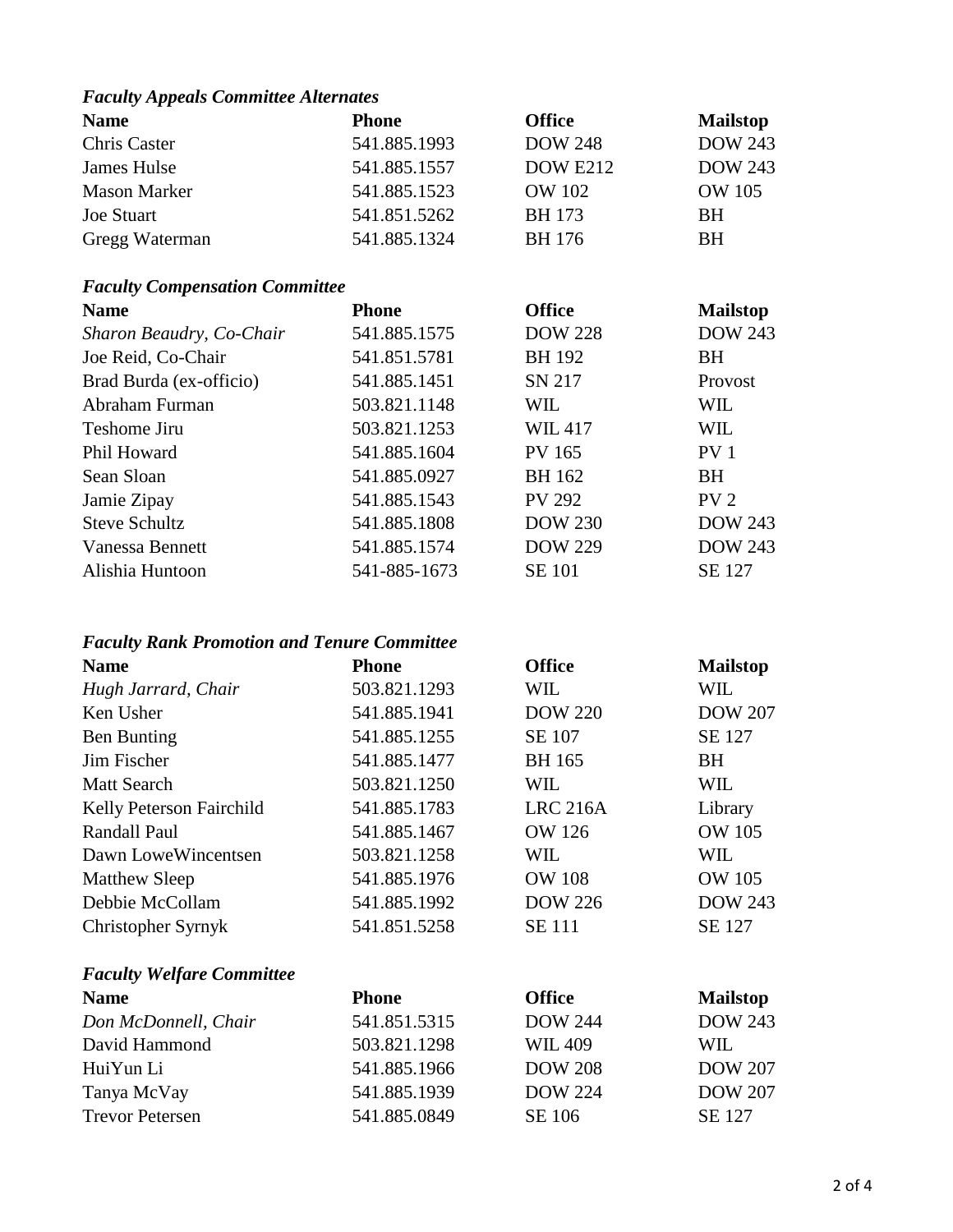| Yasha Rohwer        | 541.885.1942 | SE 104        | SE 127          |
|---------------------|--------------|---------------|-----------------|
| Eve Klopf           | 541.885.1957 | PV 272        | PV <sub>2</sub> |
| <b>Troy Scevers</b> | 541.851.5276 | PV 189        | PV 1            |
| Cristina Negoita    | 541.885.1474 | <b>BH</b> 180 | BH              |